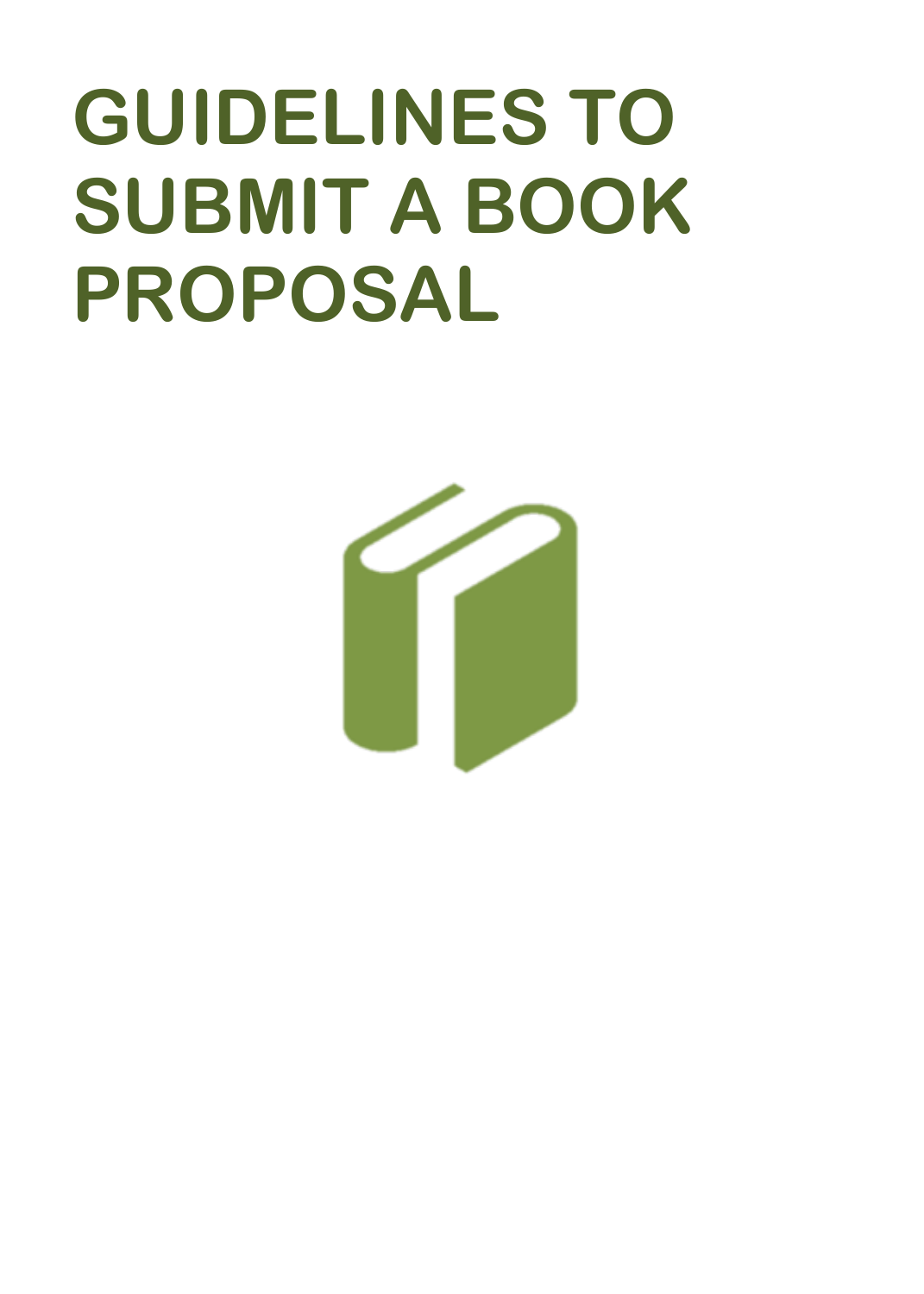## How to Submit a Book Proposal

Liberty Publisher is always pleased to consider new proposals for print and/or digital projects in all the popular subject areas in which we publish. If you are interested in submitting a proposal we strongly recommend that you contact the **relevant editor** in your field as early as possible. The specific information we require in a proposal may vary between subject areas and the editor will be able to send you guidelines appropriate to your particular field and the type of product you wish to propose. **Please do not send in a complete hardcopy manuscript unless you have been asked to do so by an editor.**

You will be asked for a publishing prospectus irrespective of whether the manuscript/product is completed or not. There is no prescribed length for such outlines but they should contain as much information as you yourself would require to offer a meaningful evaluation of a new project. They should in all cases include the following information:

- The proposed title of the book/product.
- A description of its rationale, scope and unique selling points; and (if a research volume) how it makes a significant and original contribution to the literature.
- A description of the intended readership/users.
- A detailed content (chapter descriptions/abstracts, table of contents or digital specification).
- Details of the proposed length, the level and type of illustration required, text and pedagogical features, any digital functionality, and the intended completion date.
- Relevant credentials of the author/creator(s). A full curriculum vitae is not required.

If you are proposing a textbook your prospectus should also contain specific details of the level at which the book has been or will be written, the pedagogical features it will include, and the kinds of courses for which it would be suitable (with an example syllabus).